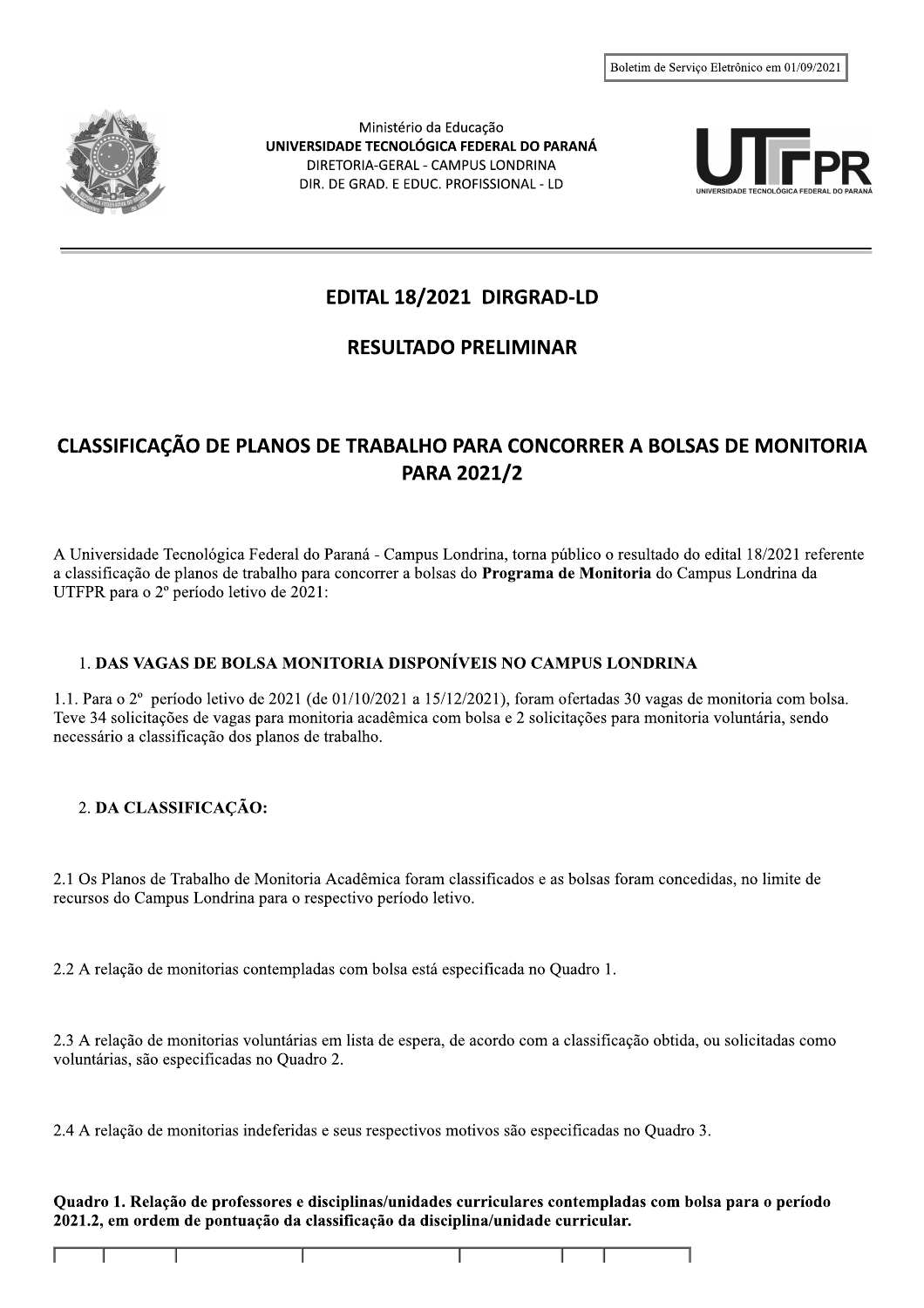| Ordem          |     | Pontuação Professor(a)            | Disciplina/Unidade<br>Curricular                                                                 | Compartilhada<br>com o<br>Professor(a) | vagas | Carga<br>horária<br>semanal |
|----------------|-----|-----------------------------------|--------------------------------------------------------------------------------------------------|----------------------------------------|-------|-----------------------------|
|                | 150 | Alireza Mohebi<br>Ashtiani        | Cálculo Diferencial e<br>Integral 1                                                              | 11                                     |       | 18h/a                       |
| $\overline{2}$ | 150 | Zuloeta Jimenez                   | Manuel Francisco Cálculo Diferencial e<br>Integral 1                                             | 1                                      |       | 18h/a                       |
| 3              | 150 | Ricardo de Sá<br>Teles            | Geometria Analítica e<br>Álgebra Linear<br>MA12B-EP23) e<br>Álgebra Linear 1<br>(MA82D-Q23)      | 11                                     |       | 18h/a                       |
| 14             | 140 | Henrique Rizek<br>Elias           | Equações Diferenciais Walmir Eno<br>Ordinárias                                                   | Pottker                                | 1     | 18h/a                       |
| 5              | 140 | Reginaldo Fidelis                 | Geometria Analítica e<br>Álgebra Linear                                                          |                                        | 1     | 18h/a                       |
| 6              | 130 | <b>Isabel Craveiro</b><br>Moreira | Fundamentos da<br>Química Orgânica 1;<br>Química Orgânica 1;<br>Química Orgânica<br>Experimental | Antonio<br>Laverde<br>Junior           | 11    | 18h/a                       |
| 7              | 120 | Joice Erica<br>Motezuki           | Desenho Técnico e<br>Projeto Assistido por<br>Computador Aplicado                                |                                        |       | $\vert 18h/a \vert$         |
| 8              | 120 | Luiz Carlos Poças Física 1        |                                                                                                  |                                        | Ш     | 18h/a                       |
| 19             | 110 | José Luis Dalto                   | Gestão da Qualidade                                                                              | 11                                     |       | 18h/a                       |
| $ 10\rangle$   | 110 | Marcelo<br>Hidemassa Anami        | Topografia                                                                                       | 11                                     |       | 18h/a                       |
| 11             | 100 | José Luis Dalto                   | Empreendedorismo                                                                                 | 11                                     |       | 18h/a                       |
| 12             | 100 | Luis Fernando<br>Cabeça           | Química Orgânica 2 e<br>química Orgânica de<br>Materiais                                         | Fabio<br>1<br>Vandresen                |       | 18h/a                       |
| 13             | 80  | André Luis da<br>Silva            | Desenho Técnico                                                                                  | 1                                      |       | 18h/a                       |
| 14             | 80  | José Aécio<br>Gomes de Sousa      | Materiais para<br>Engenharia Química                                                             | 1                                      |       | 18h/a                       |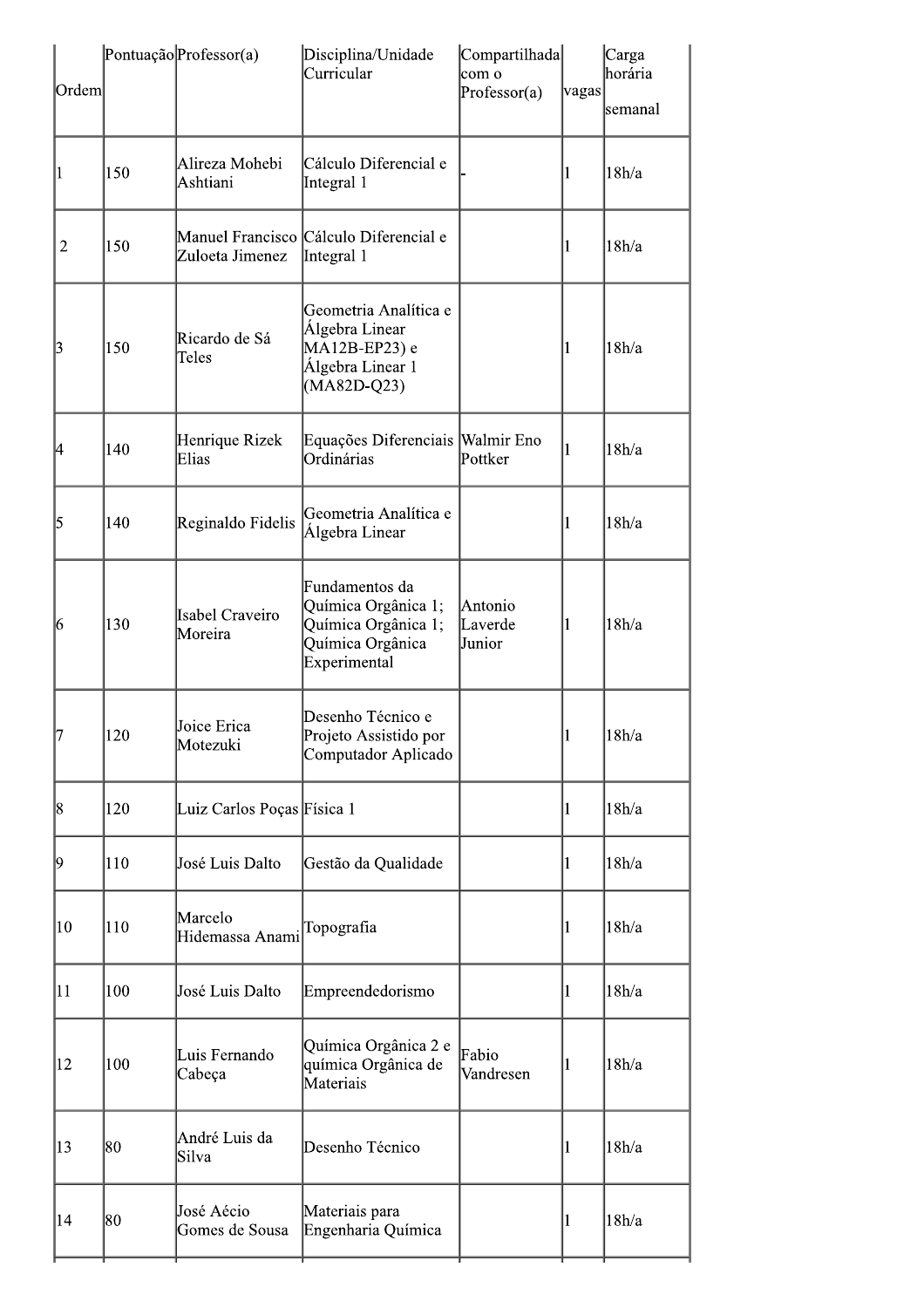| 15 | 80 | José Aécio<br>Gomes de Sousa         | Mecânica Geral 1                                             |              | 1         | 18h/a |
|----|----|--------------------------------------|--------------------------------------------------------------|--------------|-----------|-------|
| 16 | 80 | Wellington<br>Donizeti Previero      | Geometria Analítica                                          |              | 11        | 18h/a |
| 17 | 70 | Pricila Marin                        | Transferência de<br>Massa                                    |              | $\vert$   | 18h/a |
| 18 | 60 | Fabiano Moreno<br>Peres              | Resistência dos<br>Materiais                                 |              | $\vert$ 1 | 18h/a |
| 19 | 60 | Lucas Bonfim<br>Rocha                | Fundamentos de<br>Cálculo no Processo                        |              | $\vert$   | 18h/a |
| 20 | 60 | Pricila Marin                        | Mecânica dos Fluidos<br>Aplicada                             | $\vert$      |           | 18h/a |
| 21 | 55 | Quintilhano                          | Silvana Rodrigues Gestão de Qualidade<br>de Vida no Trabalho | $\mathbf{1}$ |           | 18h/a |
| 22 | 50 | Felipi Luiz de<br>Assunção Bezerra   | Expressão Gráfica                                            |              |           | 18h/a |
| 23 | 50 | Regina Lúcia<br>Sanches<br>Malassise | Introdução à<br>Administração                                |              | $\vert$   | 18h/a |
| 24 | 45 | Jose Angelo do<br>Ferreira           | Gestão de Custos                                             |              | П         | 18h/a |
| 25 | 45 | Rafael Henrique<br>Palma Lima        | Pesquisa Operacional<br>2A                                   | $\vert$      |           | 18h/a |
| 26 | 45 | Sueli Tavares de<br>Melo Souza       | Resistência dos<br>Materiais A                               | 1            |           | 18h/a |
| 27 | 30 | Marco Antonio<br>Ferreira            | Planejamento e<br>Controle da Produção<br>П                  | 11           |           | 18h/a |
| 28 | 25 | Lucimara Lopes<br>da Silva           | Princípios de<br>Bioengenharia                               | $\vert$      |           | 18h/a |
| 29 | 15 | Regina Lucia<br>Sanches<br>Malassise | Sistema de Gestão<br>Ambiental                               | 1            |           | 18h/a |
| 30 | 10 | Larissa Maria<br>Fernandes           | Instalações Em<br>Sistemas Industriais                       |              | $\vert$   | 18h/a |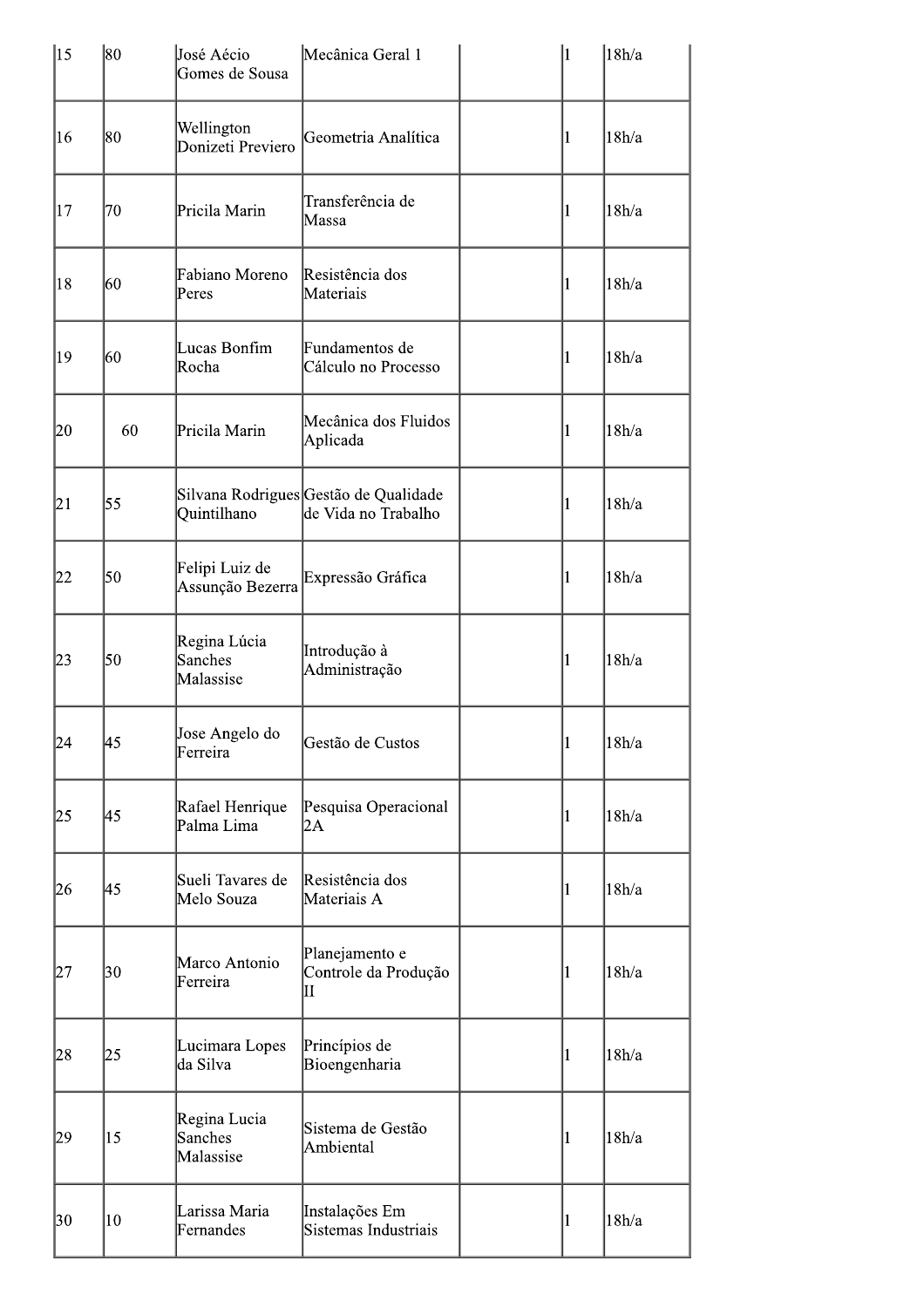Ouadro 2. Relação de professores e respectivas disciplinas/unidades curriculares que foram deferidas para monitoria voluntária para o período 2021.2, em ordem de classificação da disciplina/unidade curricular para lista de espera em caso de vacância de bolsa.

| Quadro 2. Relação de professores e respectivas disciplinas/unidades curriculares que foram deferidas<br>monitoria voluntária para o período 2021.2, em ordem de classificação da disciplina/unidade curricu<br>de espera em caso de vacância de bolsa. |    |                            |                                                     |                                                                      |       |                             |
|--------------------------------------------------------------------------------------------------------------------------------------------------------------------------------------------------------------------------------------------------------|----|----------------------------|-----------------------------------------------------|----------------------------------------------------------------------|-------|-----------------------------|
| Ordem                                                                                                                                                                                                                                                  |    | Pontuação Professor(a)     | Disciplina/Unidade<br><b>Curricular</b>             | Compartilhada <br>com o<br>Professor(a)                              | vagas | Carga<br>horária<br>semanal |
|                                                                                                                                                                                                                                                        | 30 | Jose Angelo do<br>Ferreira | Engenharia<br>Econômica                             |                                                                      |       | 06 h/a à 18<br>h/a          |
| 12                                                                                                                                                                                                                                                     | 25 | Lucimara Lopes<br>da Silva | Laboratório<br>Tecnológico de<br>Engenharia Química |                                                                      |       | 06 h/a à 18<br>h/a          |
| 3                                                                                                                                                                                                                                                      | 10 | Larissa Maria<br>Fernandes | Laboratório<br>Tecnológico De<br>Engenharia Química |                                                                      |       | 06 h/a à 18<br>h/a          |
| 4                                                                                                                                                                                                                                                      |    | Voluntária Marcio Florian  | Processo De Projeto<br>Em Engenharia                | Erico Daniel<br>Ricardi<br>Guerreiro e<br>Larissa Maria<br>Fernandes |       | 06 h/a à 18<br>h/a          |

#### Ouadro 3: Relação de indeferimento de solicitação de vagas de monitoria acadêmica e respectivos motivos.

| Quadro 3: Relação de indeferimento de solicitação de vagas de monitoria acadêmica e respectivos motivos. |                |                                         |                                                                                                  |  |  |  |
|----------------------------------------------------------------------------------------------------------|----------------|-----------------------------------------|--------------------------------------------------------------------------------------------------|--|--|--|
| Ordem                                                                                                    | $Professor(a)$ | Disciplina/Unidade<br><b>Curricular</b> | Motivo do indeferimento                                                                          |  |  |  |
|                                                                                                          |                |                                         | Lucimara Lopes da Silva Fenômenos de Superfície Não atende item 6.2 do edital 18/2021-DIRGRAD-LD |  |  |  |
|                                                                                                          |                |                                         |                                                                                                  |  |  |  |